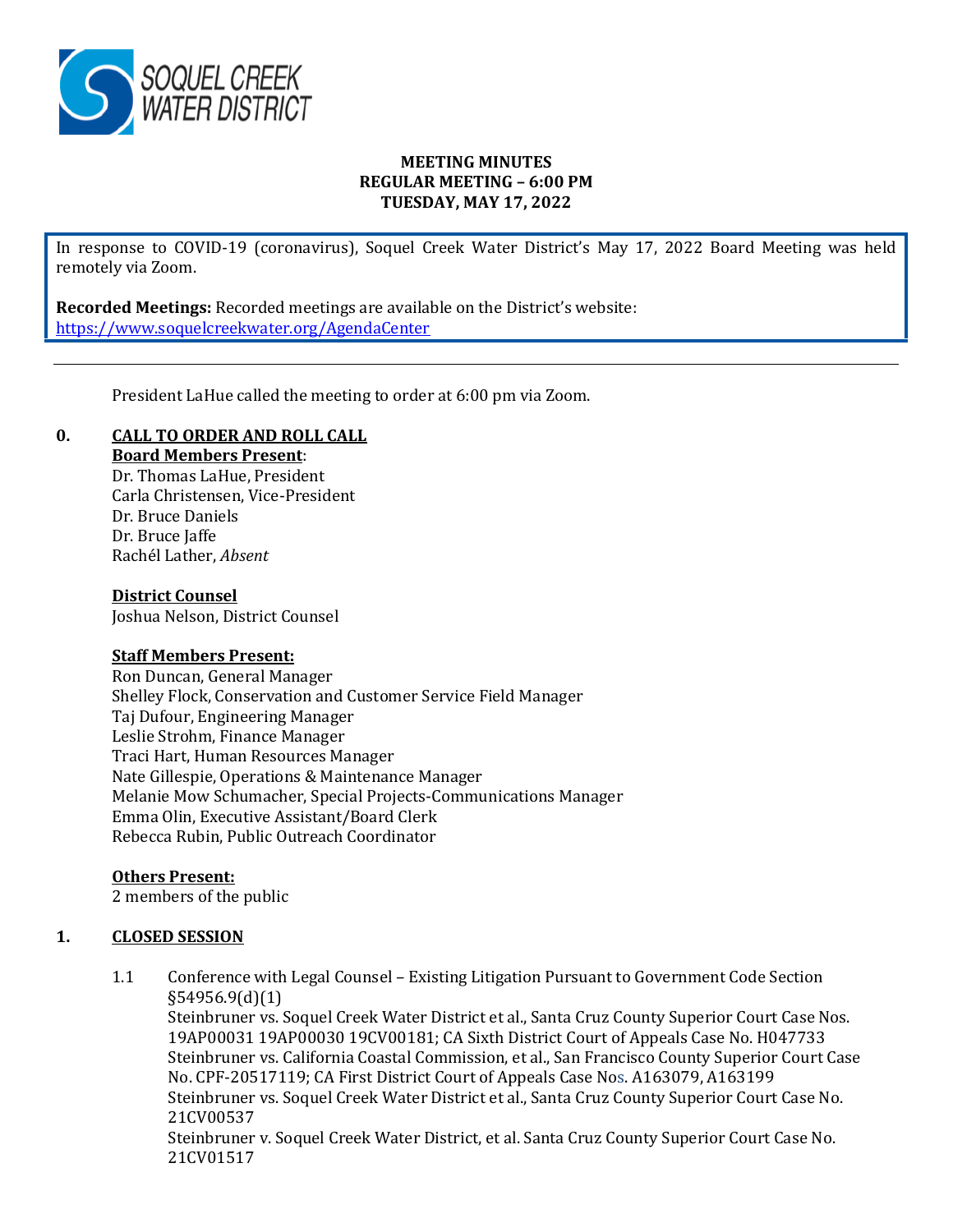Steinbruner v. Soquel Creek Water District, et al. Santa Cruz County Superior Court Case No. 21CV02699

- 1.2 Conference with Legal Counsel Anticipated Litigation Significant exposure to litigation pursuant to paragraph (2) or (3) of subdivision (d) of Section 54956.9: 1 case
- 1.3 Public Employee Performance Evaluation Title: General Manager
- 1.4 Conference With Labor Negotiators Agency designated representatives: President LaHue, Josh Nelson Unrepresented employee: General Manager

At 6:00 pm, President LaHue announced that the Board will meet in closed session to discuss Items 1.1, 1.2, 1.3 and 1.4.

# **CONVENE TO CLOSED SESSION – 6:00 pm**

### **RETURN TO OPEN SESSION – 6:20 pm**

President LaHue adjourned the closed session and returned to open session at 6:20 pm.

President LaHue reported that the Board discussed Items 1.1, 1.2, 1.3 and 1.4, in closed session. No reportable action was taken.

#### **2. PUBLIC HEARING** *– None*

#### **3. BOARD MEMBERS' OPPORTUNITY TO REMOVE ITEMS FROM CONSENT AGENDA**

None removed.

# **4. CONSENT AGENDA**

Director Daniels stated that he will abstain from voting on Consent Item 4.1.1 and 4.1.2, as he did not attend the April 2, 2022 nor the April 19, 2022 Board Meetings.

MOTION: Director Daniels; Second: Vice-President Christensen; To approve Consent Agenda Items 4.1, 4.2, 4.3, 4.4, 4.5, 4.6, 4.7, 4.8, 4.9, 4.10 and 4.11. Motion passed by unanimous roll call vote. Director Daniels abstained from 4.1.1 and 4.1.2. Director Lather absent.

- 4.1 Approval of Minutes
	- 4.1.1 April 2, 2022 Meeting Minutes
	- 4.1.2 April 19, 2022 Meeting Minutes
	- 4.1.3 May 3, 2022 Meeting Minutes
	- *Action: Approved*
- 4.2 Extend Resolution 21-21 and Re-Authorize Virtual Public Meetings in Accordance with AB 361 *Action: Approved*
- 4.3 Board Planning Calendar *Action: Approved*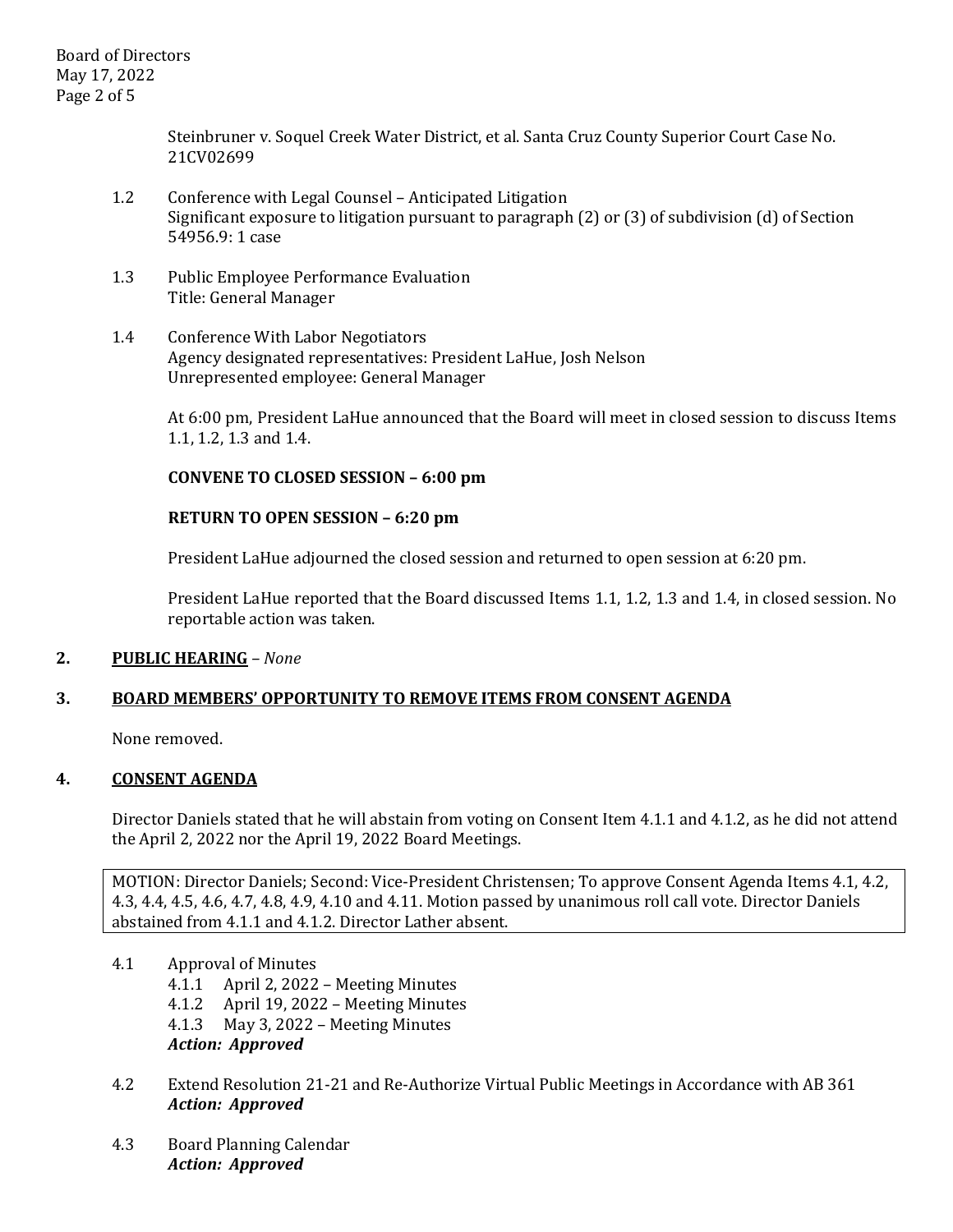### 4.4 Special Board Assignments Status Report *Action: Approved*

Vice-President Christensen highlighted that the District received nearly \$100,000 in one-time funds from the State to support customers whose past due balances have increased during the pandemic.

Vice-President Christensen noted that the District has applied to the Low-Income Household Water Assistance Program (LIHWAP) which is expected to launch in June 2022 to support low-income customers.

#### 4.5 Management Update *Action: Approved*

Vice-President Christensen emphasized that 84% of Santa Cruz customers support uses of purified recycled water for potable and non-potable purposes.

### 4.6 Finance Status Report *Action: Approved*

- 4.7 Finance and Administrative Services Committee Meeting Summary *Action: Approved*
- 4.8 Request to Approve Water Education Promotion Mini Grant for 2022 Master Gardener Tour *Action: Approved*
- 4.9 Approve Board Attendance at the CSDA Annual Conference, August 22-25, 2022, in Palm Desert, CA, and the WateReuse Conference, September 11-13, 2022, in San Francisco, CA *Action: Approved*
- 4.10 November 8, 2022 Election Resolution to Consolidate the Election & Notification to County Election Clerk Regarding Payment for Statement of Qualifications and Selection of Director in the Event of a Tie Vote *Action: Approved*
- 4.11 Production Reports *Action: Approved*

# **5. ORAL AND WRITTEN COMMUNICATIONS** *(items not on the Agenda)*

Written communications addressed to the Board are available on the District's website: <https://www.soquelcreekwater.org/AgendaCenter>

Director Jaffe stated that there has been recent coverage at the State level regarding water conservation, noting that he believes the publicity will likely result in water consumption reductions.

Mr. Duncan introduced Nate Gillespie, the District's new Operations and Maintenance Manager. The Board welcomed Mr. Gillespie.

Vice-President Christensen cited a recent article, "The Colorado River Is In Crisis, And It's Getting Worse Every Day," which emphasizes the importance of water as a precious resource.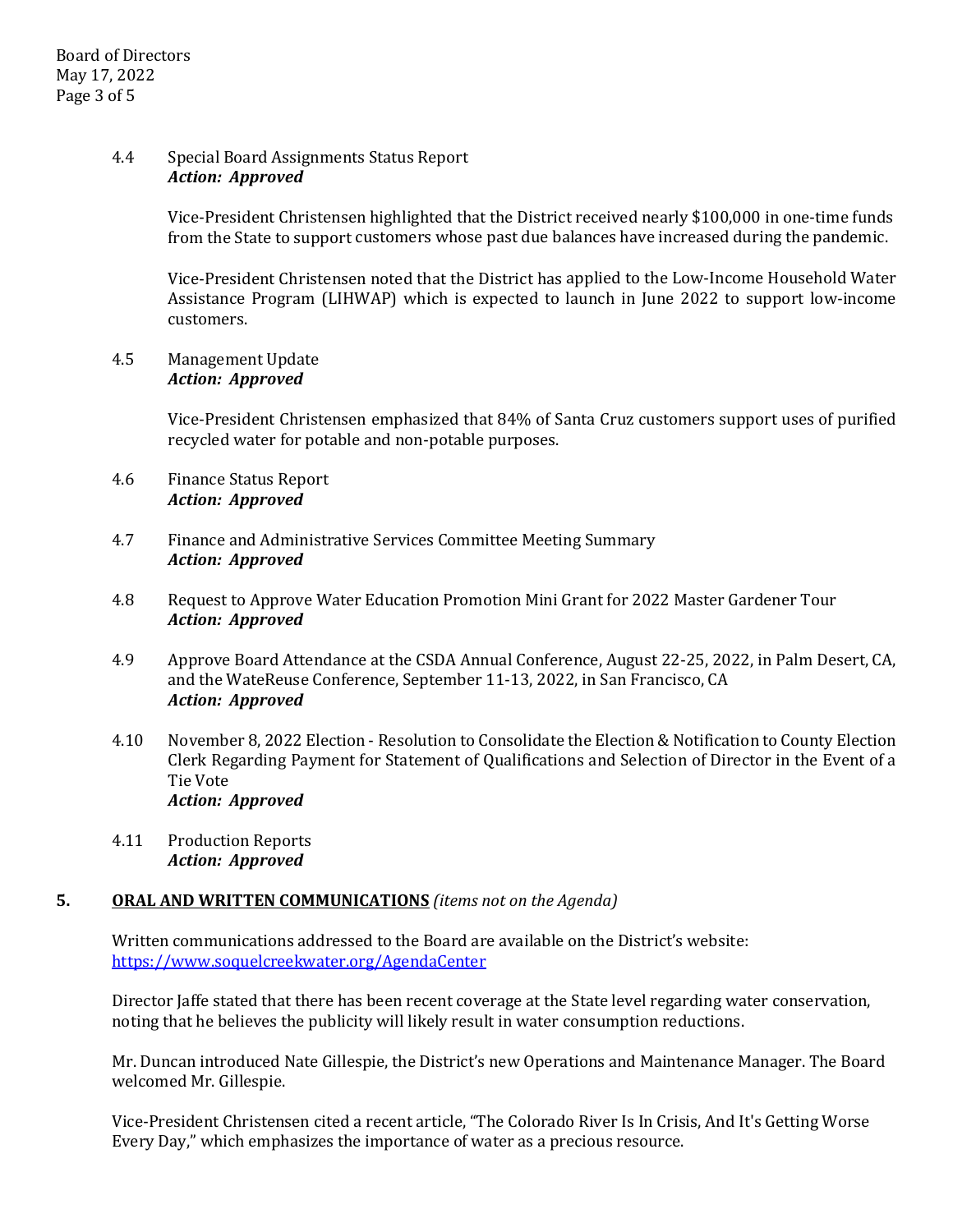Board of Directors May 17, 2022 Page 4 of 5

## **6. REPORTS**

General Counsel Nelson provided an update:

- Assembly Bill (AB) 361: California's statewide emergency (which permits virtual public meetings) remains current.
- Pending Legislation: Two bills have been proposed regarding the Brown Act and remote public meetings. He will continue to monitor their status.

### **7. ADMINISTRATIVE BUSINESS**

- 7.1 Conditional and Unconditional Will Serve Letters<br>7.1.1 Conditional Will Serve for Single Family H
	- 7.1.1 Conditional Will Serve for Single Family Home at "0" Monroe Ave., Aptos. APN: 041-232-38 (Deshmukh/Chandraker)

Mr. Dufour stated that this item presents one conditional will serve application for Board consideration. This is a single family residence on a one acre parcel.

Vice-President Christensen asked if the applicants are considering an easement to reduce watered landscape. Mr. Dufour stated that the applicants are not at this stage yet, but that this would be presented in the unconditional will serve (which will return to the Board in the future).

MOTION: Vice-President Christensen; Second: President LaHue; To approve a conditional will serve letter for the single family residence at "0" Monroe Ave. , Aptos, APN 041-232-38. Motion passed by unanimous roll call vote. Director Lather absent.

7.2 Consider Adoption of Ordinance No. 22-02 Rescinding and thus Replacing Prior Ordinance (No. 16- 03) Establishing Water Conservation in Landscaping Regulations

Ms. Flock stated that item proposes an amendment to Ordinance No. 16-03 Establishing Water Conservation in Landscaping Regulations and requests the Board consider adoption of Ordinance No. 22-02 to replace the revised Ordinance No. 16-03. This amendment is being proposed to eliminate the cost of dedicated landscape meter installation and long-term monthly service charges in new small commercial landscapes. Staff believes that a dedicated irrigation meter is not necessary in these small landscapes to achieve efficient water management.

In response to a question posed by Director Jaffe, Ms. Flock stated that staff proposes the 500 square feet threshold because it parallels the State ordinance.

Vice-President Christensen commended staff for the proactive review of its ordinances.

MOTION: Director Daniels; Second: Vice-President Christensen; To adopt Ordinance No. 22-02 repealing and replacing Ordinance No. 16-03 without any additional amendments. Motion passed by unanimous roll call vote. Director Lather absent.

### **8. ADJOURNMENT**

President LaHue adjourned the meeting at 6:45 pm.